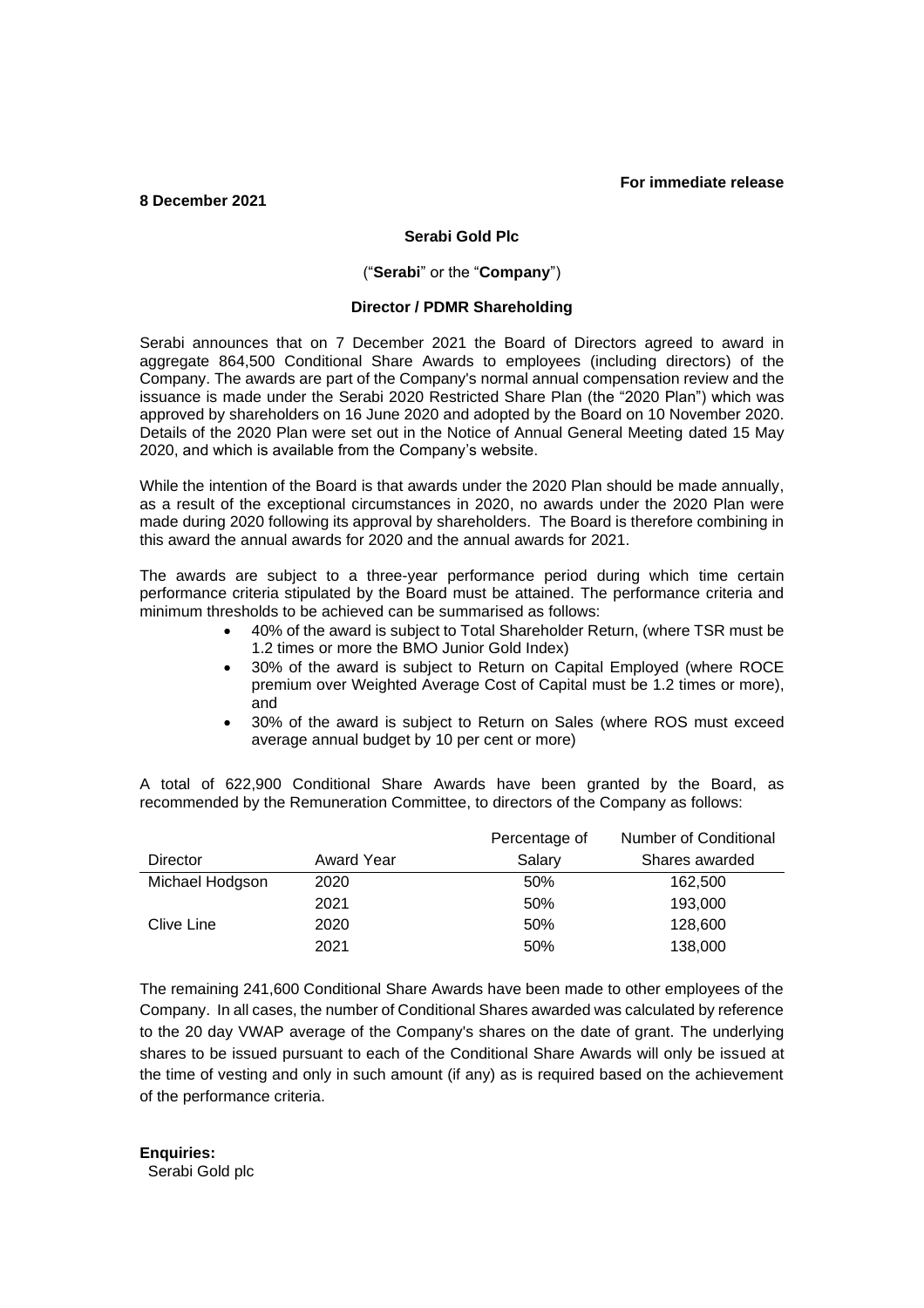| Michael Hodgson<br><b>Chief Executive</b>                                                                      | Tel: +44 (0)20 7246 6830<br>Mobile: +44 (0)7799 473621 |
|----------------------------------------------------------------------------------------------------------------|--------------------------------------------------------|
| Clive Line<br>Finance Director                                                                                 | Tel: +44 (0)20 7246 6830<br>Mobile: +44 (0)7710 151692 |
| Email: contact@serabigold.com<br>Website: www.serabigold.com                                                   |                                                        |
| <b>Beaumont Cornish Limited</b><br>Nominated Adviser and Financial Adviser<br>Roland Cornish / Michael Cornish | Tel: +44 (0)20 7628 3396                               |
| Peel Hunt LLP<br>Joint UK Broker<br>Ross Allister / Alexander Allen                                            | Tel: +44 (0)20 7418 9000                               |
| <b>Tamesis Partners LLP</b><br>Joint UK Broker<br>Charlie Bendon / Richard Greenfield                          | Tel: +44 (0)20 3882 2868                               |
| Camarco<br><b>Financial PR</b><br>Gordon Poole / Emily Hall                                                    | Tel: +44(0) 20 3757 4980                               |

Copies of this announcement are available from the Company's website at [www.serabigold.com.](http://www.serabigold.com/)

Neither the Toronto Stock Exchange, nor any other securities regulatory authority, has approved or disapproved of the contents of this announcement.

### **The notification below, made in accordance with the requirements of the EU Market Abuse Regulations, provides further detail in respect of the transaction as described above.**

| $\overline{1}$ | Details of the person discharging managerial responsibilities / person<br>closely associated |                            |  |  |  |
|----------------|----------------------------------------------------------------------------------------------|----------------------------|--|--|--|
| a)             | Name                                                                                         | 1. Mike Hodgson            |  |  |  |
|                |                                                                                              | 2. Clive Line              |  |  |  |
| $\overline{2}$ | <b>Reason for notification</b>                                                               |                            |  |  |  |
| a)             | Position / status                                                                            | 1. Chief Executive Officer |  |  |  |
|                |                                                                                              | 2. Finance Director        |  |  |  |
| b)             | Initial notification<br>/Amendment                                                           | Initial                    |  |  |  |
| $\mathbf{3}$   | Details of the issuer, emission allowance market participant, auction                        |                            |  |  |  |
|                | platform, auctioneer or auction monitor                                                      |                            |  |  |  |
| a)             | Name                                                                                         | Serabi Gold plc            |  |  |  |
| b)             | LEI                                                                                          | 213800LTYC1HF9RTUE37       |  |  |  |